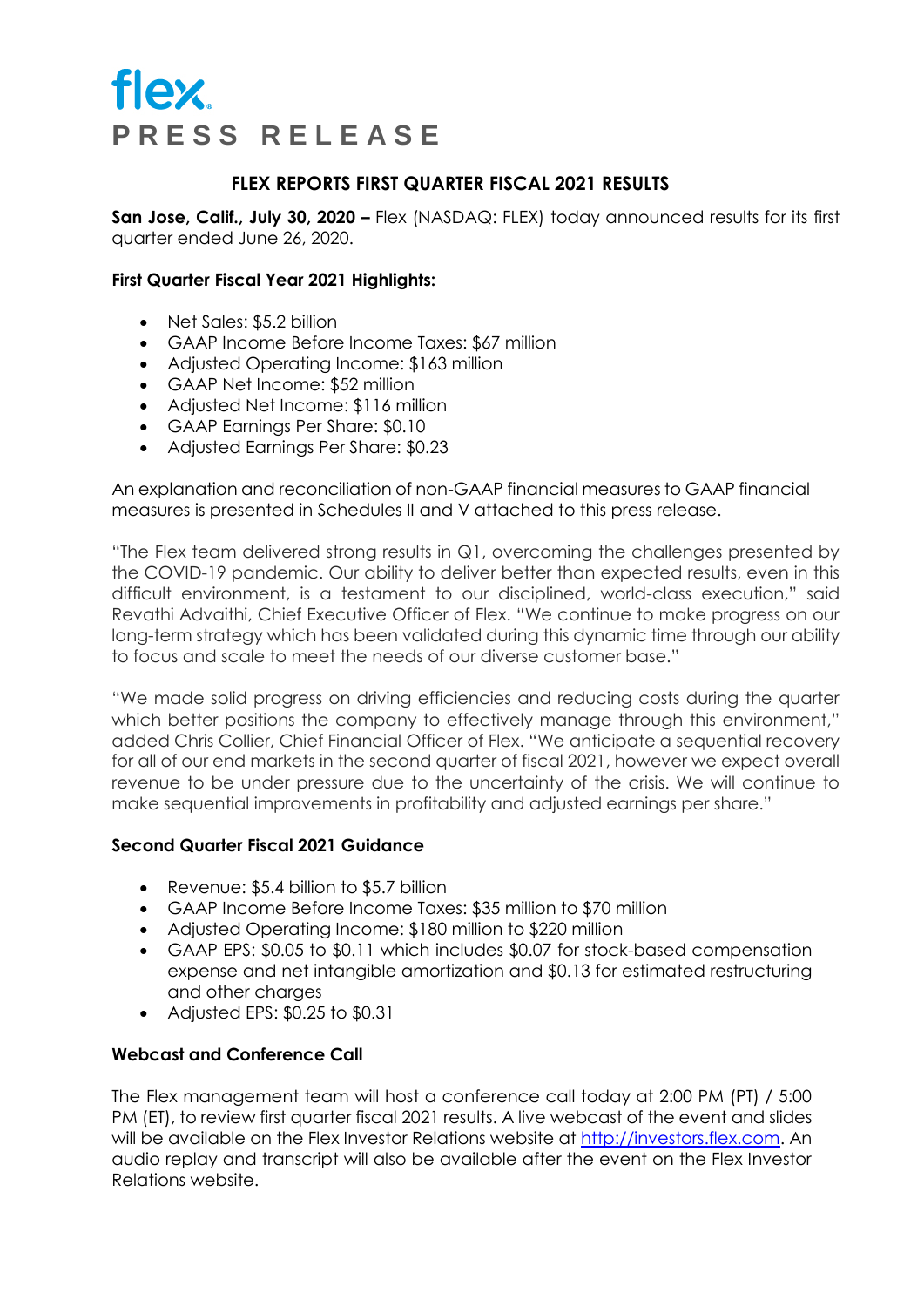### **About Flex**

Flex (Reg. No. 199002645H) is the manufacturing partner of choice that helps a diverse customer base design and build products that improve the world. Through the collective strength of a global workforce across 30 countries and responsible, sustainable operations, Flex delivers technology innovation, supply chain, and manufacturing solutions to diverse industries and end markets.

### **Contacts**

Investors & Analysts David Rubin Vice President, Investor Relations (408) 577-4632 David.Rubin@flex.com

Media & Press Silvia Gianelli Senior Director, Corporate Communications (408) 797-7130 Silvia.Gianelli@flex.com

### **Forward-Looking Statements**

This press release contains forward-looking statements within the meaning of U.S. securities laws, including statements related to future expected revenues and earnings per share and measures that we are taking to respond to the challenges presented by the COVID-19 pandemic and the resulting economic disruptions. These forward-looking statements involve risks and uncertainties that could cause the actual results to differ materially from those anticipated by these forward-looking statements. Readers are cautioned not to place undue reliance on these forward-looking statements. These risks include: the effects of the COVID-19 pandemic on our business, results of operations and financial condition; that future revenues and earnings may not be achieved as expected; the effects that the current macroeconomic environment could have on our business and demand for our products; the effects that current credit and market conditions could have on the liquidity and financial condition of our customers and suppliers, including any impact on their ability to meet their contractual obligations; the challenges of effectively managing our operations, including our ability to control costs and manage changes in our operations; litigation and regulatory investigations and proceedings; compliance with legal and regulatory requirements; the possibility that benefits of the Company's restructuring actions may not materialize as expected; that the expected revenue and margins from recently launched programs may not be realized; our dependence on a small number of customers; the impact of component shortages, including their impact on our revenues; geopolitical risk, including the termination and renegotiation of international trade agreements and trade policies, including the impact of tariffs and related regulatory actions; and that recently proposed changes or future changes in tax laws in certain jurisdictions where we operate could materially impact our tax expense. In addition, the COVID-19 pandemic increases the likelihood and potential severity of many of the foregoing risks.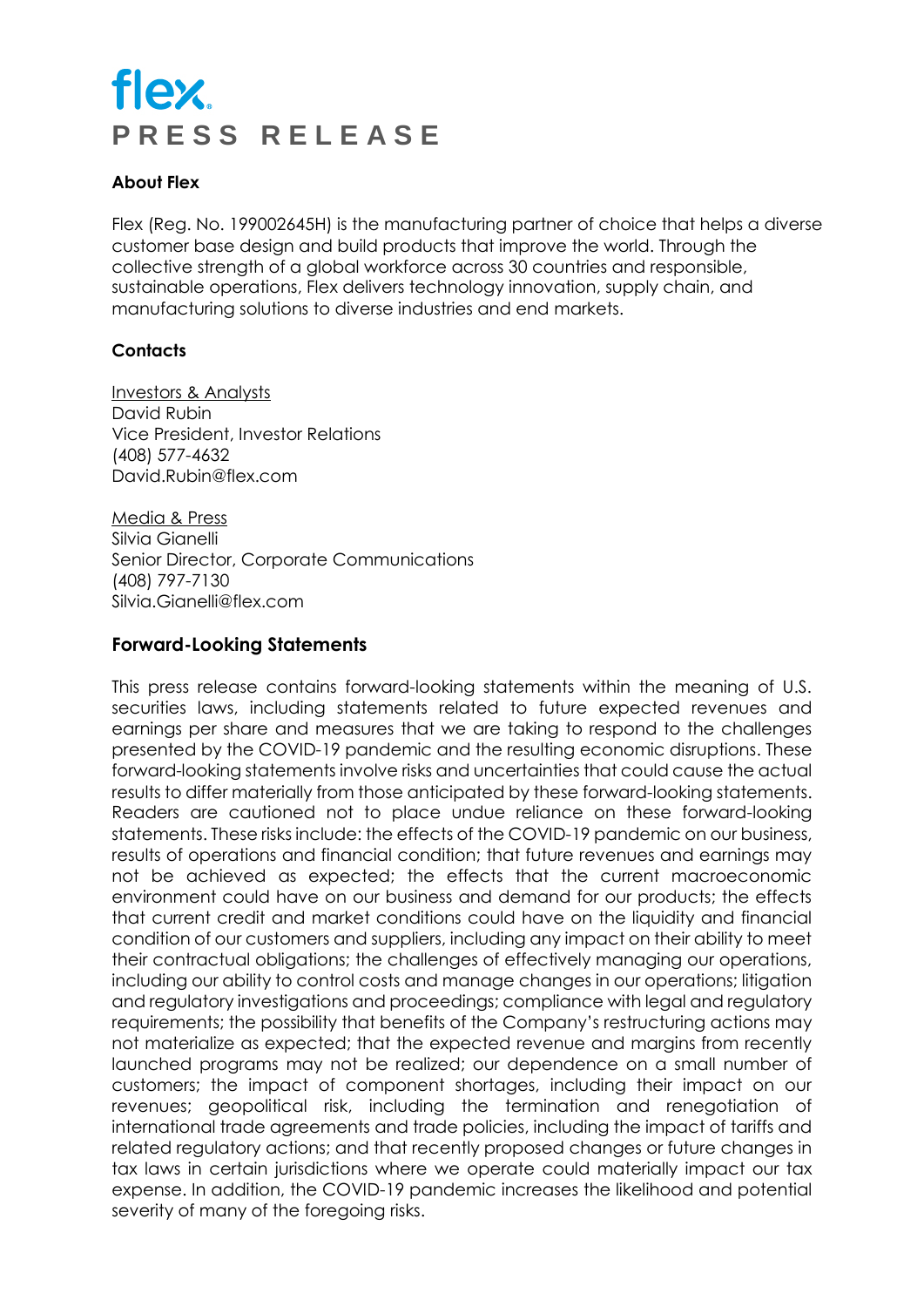Additional information concerning these and other risks is described under "Risk Factors" and "Management's Discussion and Analysis of Financial Condition and Results of Operations" in our annual report on Form 10-K for the fiscal year ended March 31, 2020. The forward-looking statements in this press release are based on current expectations and Flex assumes no obligation to update these forward-looking statements.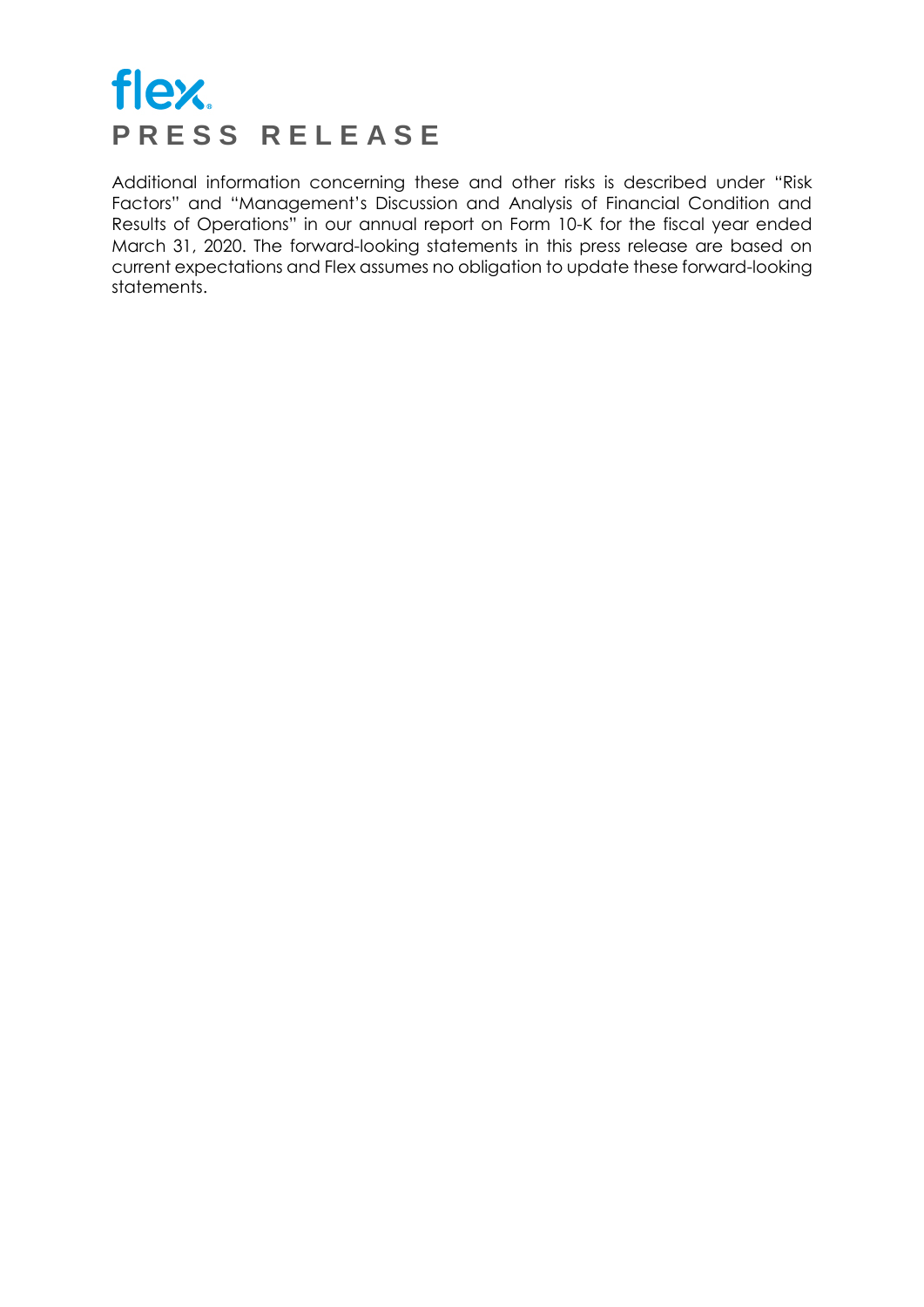**SCHEDULE I**

**FLEX**

#### **UNAUDITED CONDENSED CONSOLIDATED STATEMENTS OF OPERATIONS**

#### **(In thousands, except per share amounts)**

|                                                       | <b>Three-Month Periods Ended</b> |           |                         |           |
|-------------------------------------------------------|----------------------------------|-----------|-------------------------|-----------|
|                                                       | June 26, 2020                    |           | June 28, 2019           |           |
| <b>GAAP:</b>                                          |                                  |           |                         |           |
| Net sales                                             | $\sqrt[6]{2}$                    | 5,153,333 | $\sqrt[6]{\frac{1}{2}}$ | 6,175,939 |
| Cost of sales                                         |                                  | 4,840,114 |                         | 5,775,775 |
| Restructuring charges                                 |                                  | 9,666     |                         | 47,405    |
| Gross profit                                          |                                  | 303,553   |                         | 352,759   |
| Selling, general and administrative expenses          |                                  | 190,721   |                         | 209,624   |
| Intangible amortization                               |                                  | 15,176    |                         | 17,082    |
| Restructuring charges                                 |                                  | 16        |                         | 8,787     |
| Interest and other, net                               |                                  | 30,257    |                         | 53,157    |
| Income before income taxes                            |                                  | 67,383    |                         | 64,109    |
| Provision for income taxes                            |                                  | 15,563    |                         | 19,237    |
| Net income                                            |                                  | 51,820    |                         | 44,872    |
| <b>Earnings per share:</b>                            |                                  |           |                         |           |
| GAAP                                                  | \$                               | 0.10      | \$                      | 0.09      |
| Non-GAAP                                              | \$                               | 0.23      | $\frac{1}{2}$           | 0.27      |
| Diluted shares used in computing per share<br>amounts |                                  | 501,632   |                         | 517,550   |

See Schedule II for the reconciliation of GAAP to non-GAAP financial measures.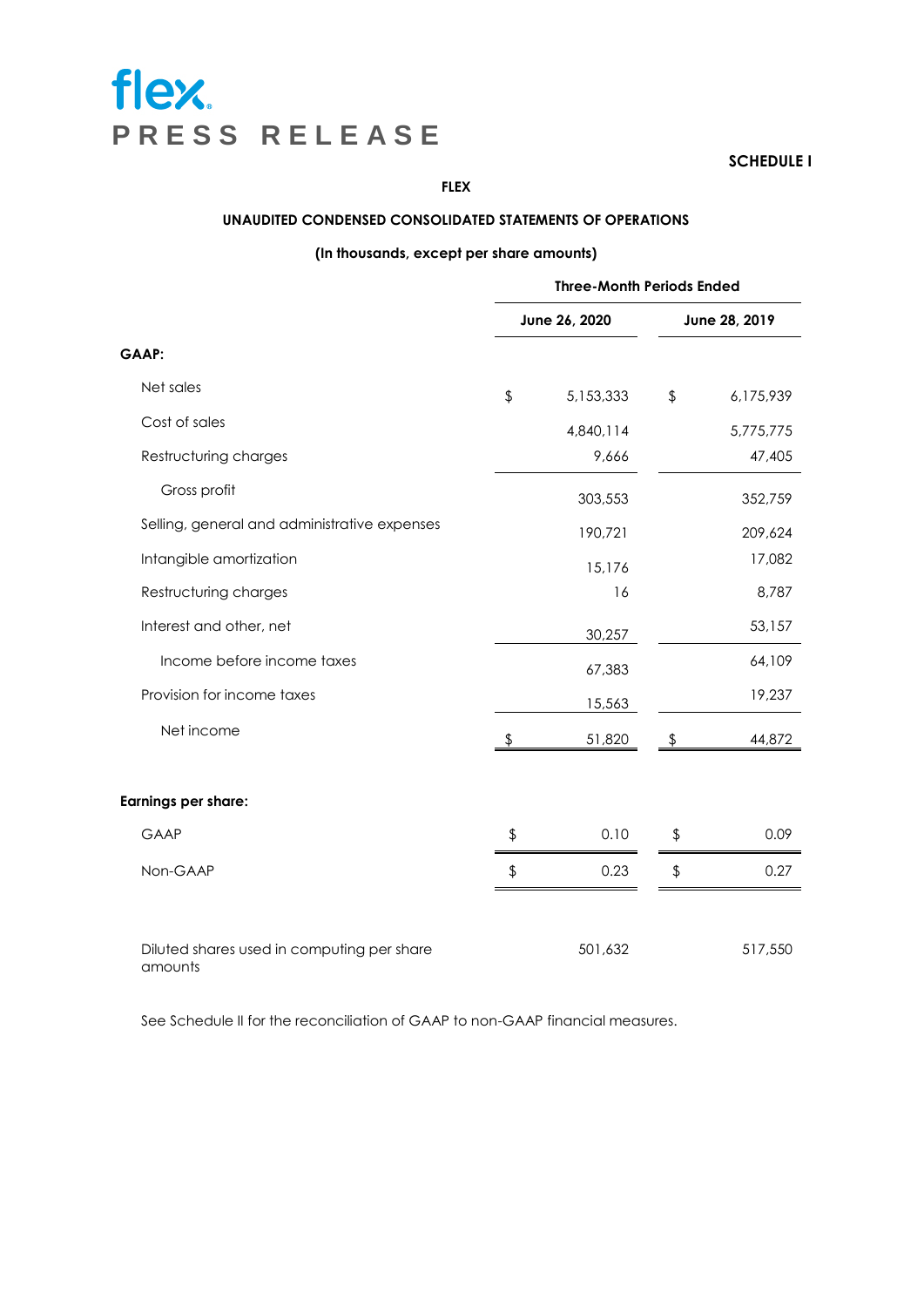**SCHEDULE II**

**FLEX**

#### **RECONCILIATION OF GAAP TO NON-GAAP FINANCIAL MEASURES (1)**

**(In thousands, except per share amounts)**

|                                                               | <b>Three-Month Periods Ended</b> |               |               |               |
|---------------------------------------------------------------|----------------------------------|---------------|---------------|---------------|
|                                                               |                                  | June 26, 2020 |               | June 28, 2019 |
| <b>GAAP</b> gross profit                                      | \$                               | 303,553       | \$            | 352,759       |
| Stock-based compensation<br>expense<br>Customer related asset |                                  | 4,006         |               | 2,940         |
| impairments                                                   |                                  | 437           |               | 483           |
| Restructuring charges                                         |                                  | 9,666         |               | 47,405        |
| Legal and other                                               |                                  | 350           |               |               |
| Non-GAAP gross profit                                         | \$                               | 318,012       | $\frac{1}{2}$ | 403,587       |
| GAAP income before income taxes                               | \$                               | 67,383        | \$            | 64,109        |
| Intangible amortization                                       |                                  | 15,176        |               | 17,082        |
| Stock-based compensation<br>expense<br>Customer related asset |                                  | 12,769        |               | 15,227        |
| impairments                                                   |                                  | (76)          |               | 483           |
| Restructuring charges                                         |                                  | 9,682         |               | 56,192        |
| Legal and other                                               |                                  | 27,681        |               | 1,610         |
| Interest and other, net                                       |                                  | 30,257        |               | 53,157        |
| <b>Non-GAAP operating income</b>                              | \$                               | 162,872       | $\frac{1}{2}$ | 207,860       |
| <b>GAAP provision for income taxes</b>                        | \$                               | 15,563        | \$            | 19,237        |
| Intangible amortization benefit                               |                                  | 2,049         |               | 2,156         |
| Other tax related adjustments                                 |                                  | (1, 212)      |               | 1,576         |
| Tax benefit on restructuring and<br>other                     |                                  | 1,674         |               | 1,140         |
| <b>Non-GAAP provision for income</b><br>taxes                 | \$                               | 18,074        | \$            | 24,109        |
| <b>GAAP net income</b>                                        | \$                               | 51,820        | \$            | 44,872        |
| Intangible amortization                                       |                                  | 15,176        |               | 17,082        |
| Stock-based compensation<br>expense                           |                                  | 12,769        |               | 15,227        |
| Restructuring charges                                         |                                  | 9,682         |               | 56,192        |
| Customer related asset<br>impairments                         |                                  | (76)          |               | 483           |
| Legal and other                                               |                                  | 27,681        |               | 1,610         |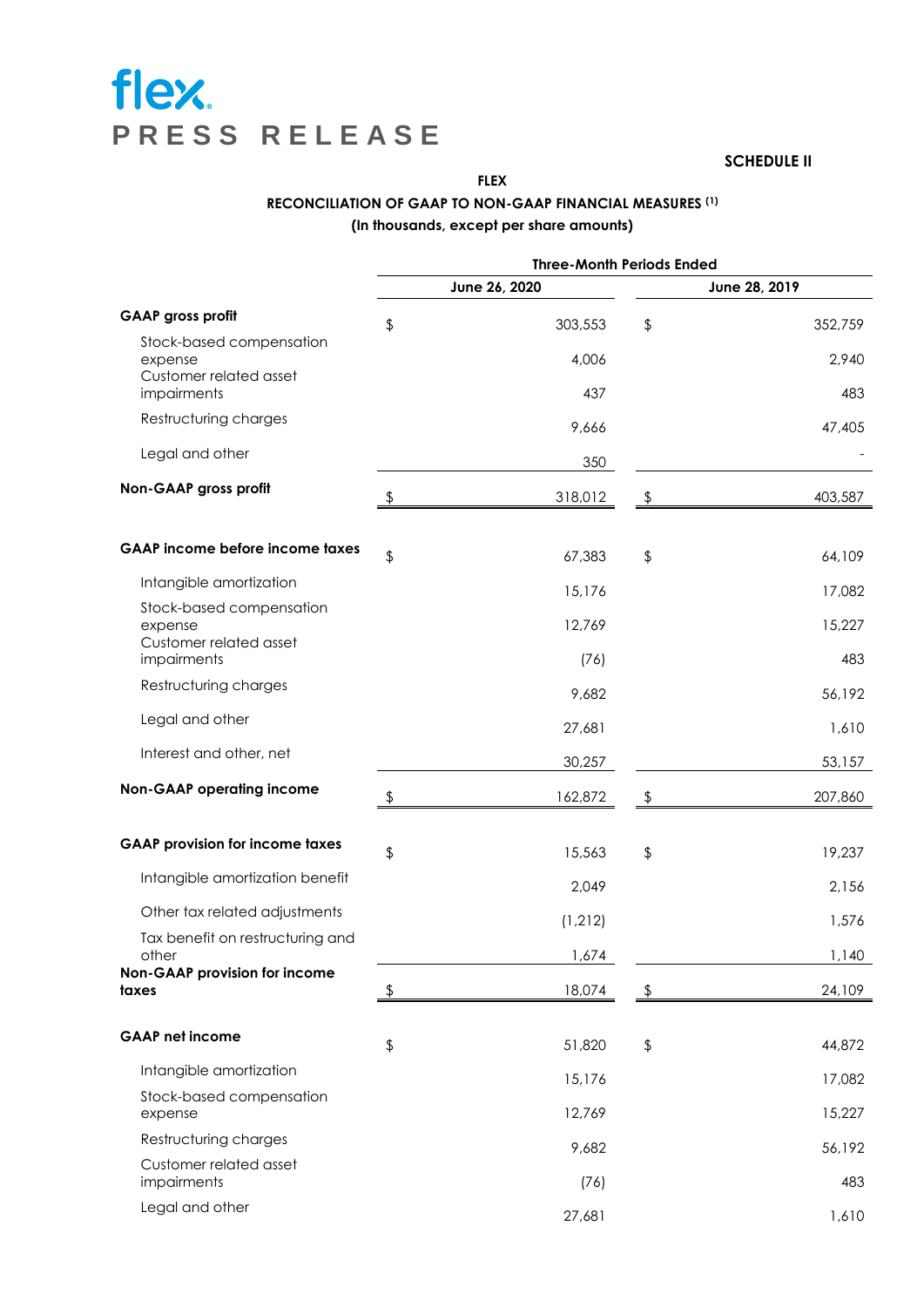| Other charges, interest and<br>other, net | 1,346   | 7,091    |
|-------------------------------------------|---------|----------|
| Adjustments for taxes                     | (2,511) | (4, 872) |
| Non-GAAP net income                       | 115,887 | 137,685  |
| <b>Diluted earnings per share:</b>        |         |          |
| GAAP                                      | 0.10    | 0.09     |
| Non-GAAP                                  | 0.23    | 0.27     |

See the accompanying notes on Schedule V attached to this press release.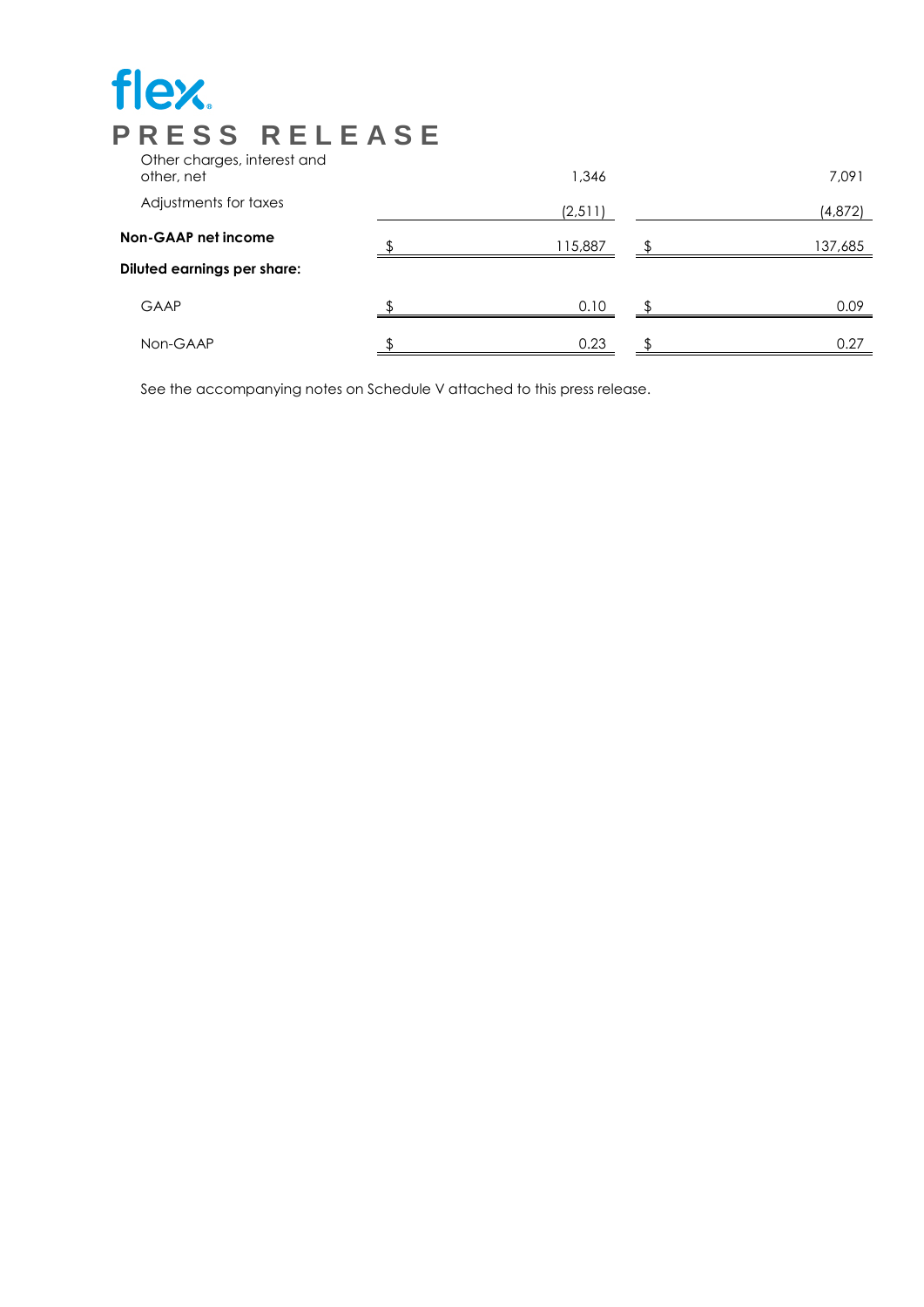**SCHEDULE III**

**FLEX**

#### **UNAUDITED CONDENSED CONSOLIDATED BALANCE SHEETS**

#### **(In thousands)**

|                                                                | As of June 26, 2020 |            | As of March 31,<br>2020 |            |
|----------------------------------------------------------------|---------------------|------------|-------------------------|------------|
| <b>ASSETS</b>                                                  |                     |            |                         |            |
| Current assets:                                                |                     |            |                         |            |
| Cash and cash equivalents                                      | \$                  | 1,935,081  | \$                      | 1,922,686  |
| Accounts receivable, net of allowance for doubtful<br>accounts |                     | 3,280,837  |                         | 2,435,982  |
| Contract assets                                                |                     | 306,198    |                         | 282,444    |
| Inventories                                                    |                     | 3,483,475  |                         | 3,785,073  |
| Other current assets                                           |                     | 556,786    |                         | 660,085    |
| Total current assets                                           |                     | 9,562,377  |                         | 9,086,270  |
| Property and equipment, net                                    |                     | 2,162,715  |                         | 2,215,991  |
| Operating lease right-of-use assets, net                       |                     | 611,047    |                         | 605,070    |
| Goodwill                                                       |                     | 1,074,604  |                         | 1,064,553  |
| Other intangible assets, net                                   |                     | 250,455    |                         | 262,418    |
| Other assets                                                   |                     | 471,870    |                         | 455,315    |
| Total assets                                                   | \$                  | 14,133,068 | \$                      | 13,689,617 |
| LIABILITIES AND SHAREHOLDERS' EQUITY                           |                     |            |                         |            |
| <b>Current liabilities:</b>                                    |                     |            |                         |            |
| Bank borrowings and current portion of long-term<br>debt       | \$                  | 162,287    | \$                      | 149,130    |
| Accounts payable                                               |                     | 4,595,409  |                         | 5,108,251  |
| Accrued payroll                                                |                     | 390,544    |                         | 363,644    |
| Other current liabilities                                      |                     | 1,647,011  |                         | 1,590,060  |
| <b>Total current liabilities</b>                               |                     | 6,795,251  |                         | 7,211,085  |
| Long-term debt, net of current portion                         |                     | 3,423,162  |                         | 2,689,109  |
| Operating lease liabilities, non-current                       |                     | 539,441    |                         | 528,967    |
| Other liabilities                                              |                     | 435,609    |                         | 429,303    |
| Total shareholders' equity                                     |                     | 2,939,605  |                         | 2,831,153  |
| Total liabilities and shareholders' equity                     | \$                  | 14,133,068 | \$                      | 13,689,617 |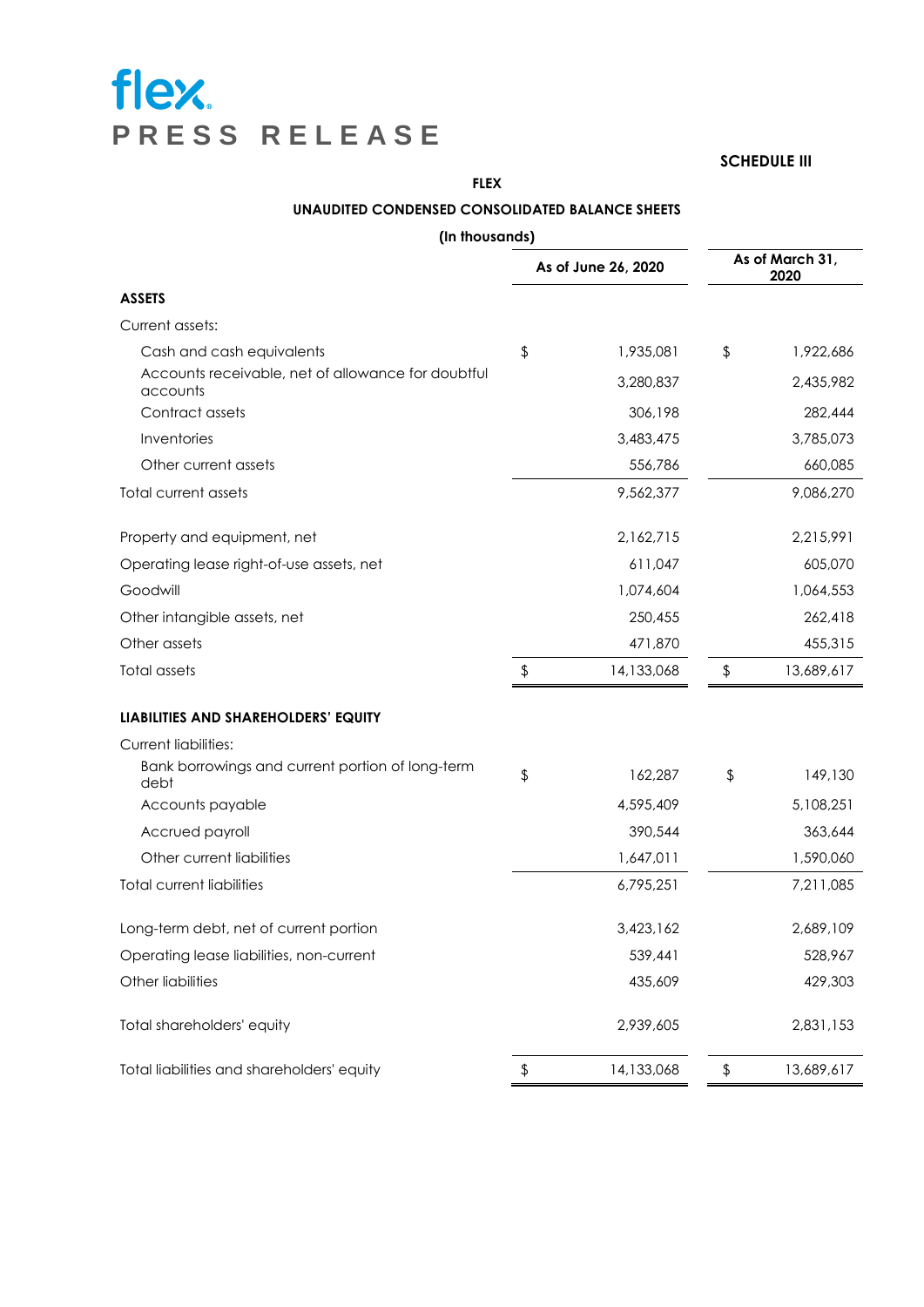

**SCHEDULE IV**

#### **FLEX**

#### **UNAUDITED CONDENSED CONSOLIDATED STATEMENTS OF CASH FLOWS**

#### **(In thousands)**

|                                                            | <b>Three-Month Periods Ended</b> |                 |  |
|------------------------------------------------------------|----------------------------------|-----------------|--|
|                                                            | June 26, 2020                    | June 28, 2019   |  |
| CASH FLOWS FROM OPERATING ACTIVITIES:                      |                                  |                 |  |
| Net income                                                 | \$<br>51,820                     | \$<br>44,872    |  |
| Depreciation, amortization and other impairment<br>charges | 156,215                          | 190,163         |  |
| Changes in working capital and other, net                  | (837, 425)                       | (891,901)       |  |
| Net cash used in operating activities                      | (629, 390)                       | (656, 866)      |  |
| CASH FLOWS FROM INVESTING ACTIVITIES:                      |                                  |                 |  |
| Purchases of property and equipment                        | (110, 259)                       | (162, 115)      |  |
| Proceeds from the disposition of property and<br>equipment | 7,853                            | 38,901          |  |
| Cash collections of deferred purchase price                |                                  | 899,260         |  |
| Other investing activities, net                            | 2,027                            | (920)           |  |
| Net cash (used in) provided by investing<br>activities     | (100, 379)                       | 775,126         |  |
| CASH FLOWS FROM FINANCING ACTIVITIES:                      |                                  |                 |  |
| Proceeds from bank borrowings and long-term debt           | 1,247,835                        | 771,533         |  |
| Repayments of bank borrowings and long-term debt           | (510, 554)                       | (601, 240)      |  |
| Payments for repurchases of ordinary shares                |                                  | (51,999)        |  |
| Other financing activities, net                            | 3,513                            | (11, 979)       |  |
| Net cash provided by financing activities                  | 740,794                          | 106,315         |  |
| Effect of exchange rates on cash and cash equivalents      | 1,370                            | (749)           |  |
| Net change in cash and cash equivalents                    | 12,395                           | 223,826         |  |
| Cash and cash equivalents, beginning of period             | 1,922,686                        | 1,696,625       |  |
| Cash and cash equivalents, end of period                   | 1,935,081<br>\$                  | 1,920,451<br>\$ |  |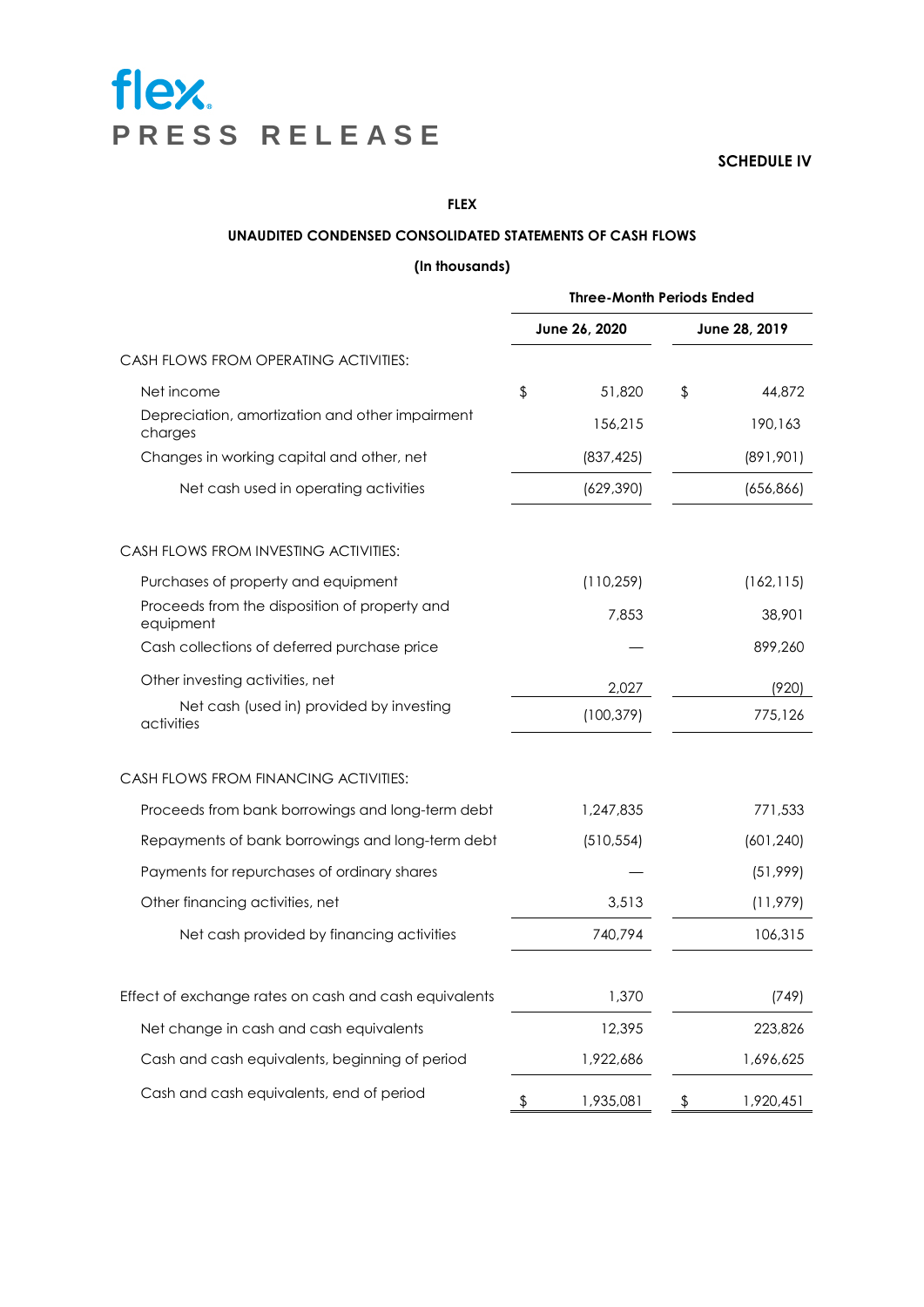**SCHEDULE V**

### **FLEX AND SUBSIDIARIES NOTES TO SCHEDULES I, II**

(1)To supplement Flex's unaudited selected financial data presented consistent with Generally Accepted Accounting Principles ("GAAP"), the Company discloses certain non-GAAP financial measures that exclude certain charges and gains, including non-GAAP gross profit, non-GAAP operating income, non-GAAP net income and non-GAAP net income per diluted share. These supplemental measures exclude restructuring charges, customer-related asset impairments, stock-based compensation expense, intangible amortization, other discrete events as applicable and the related tax effects. These non-GAAP measures are not in accordance with or an alternative for GAAP and may be different from non-GAAP measures used by other companies. We believe that these non-GAAP measures have limitations in that they do not reflect all of the amounts associated with Flex's results of operations as determined in accordance with GAAP and that these measures should only be used to evaluate Flex's results of operations in conjunction with the corresponding GAAP measures. The presentation of this additional information is not meant to be considered in isolation or as a substitute for the most directly comparable GAAP measures. We compensate for the limitations of non-GAAP financial measures by relying upon GAAP results to gain a complete picture of the Company's performance.

In calculating non-GAAP financial measures, we exclude certain items to facilitate a review of the comparability of the Company's operating performance on a period-to-period basis because such items are not, in our view, related to the Company's ongoing operational performance. We use non-GAAP measures to evaluate the operating performance of our business, for comparison with forecasts and strategic plans, for calculating return on investment, and for benchmarking performance externally against competitors. In addition, management's incentive compensation is determined using certain non-GAAP measures. Also, when evaluating potential acquisitions, we exclude certain of the items described below from consideration of the target's performance and valuation. Since we find these measures to be useful, we believe that investors benefit from seeing results "through the eyes" of management in addition to seeing GAAP results. We believe that these non-GAAP measures, when read in conjunction with the Company's GAAP financials, provide useful information to investors by offering:

- the ability to make more meaningful period-to-period comparisons of the Company's on-going operating results;
- the ability to better identify trends in the Company's underlying business and perform related trend analyses;
- a better understanding of how management plans and measures the Company's underlying business; and
- an easier way to compare the Company's operating results against analyst financial models and operating results of competitors that supplement their GAAP results with non-GAAP financial measures.

The following are explanations of each of the adjustments that we incorporate into non-GAAP measures, as well as the reasons for excluding each of these individual items in the reconciliations of these non-GAAP financial measures:

*Stock-based compensation expense* consists of non-cash charges for the estimated fair value of stock options and unvested restricted share unit awards granted to employees and assumed in business acquisitions. The Company believes that the exclusion of these charges provides for more accurate comparisons of its operating results to peer companies due to the varying available valuation methodologies, subjective assumptions and the variety of award types. In addition, the Company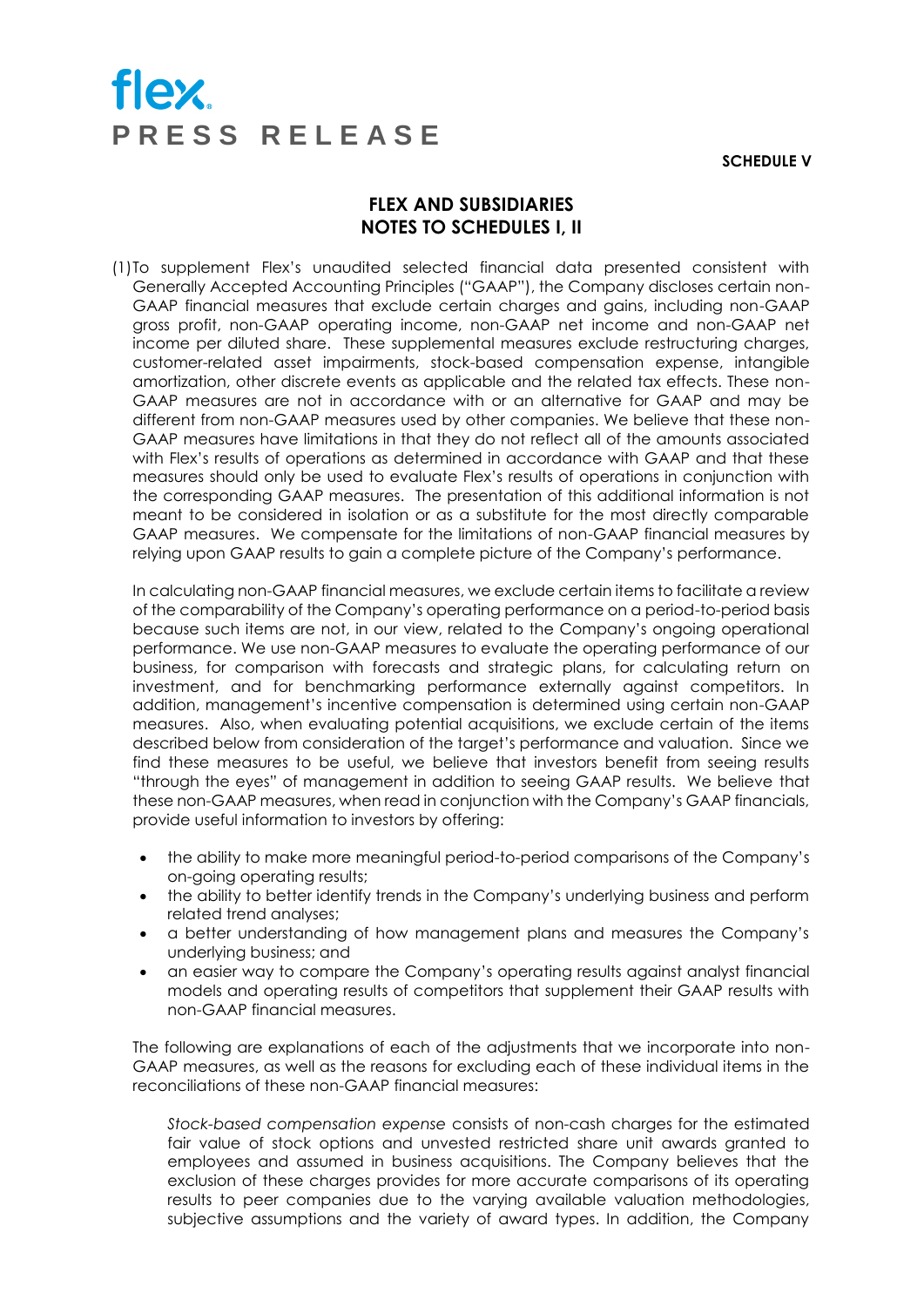believes it is useful to investors to understand the specific impact stock-based compensation expense has on its operating results.

*Intangible amortization* consists primarily of non-cash charges that can be impacted by, among other things, the timing and magnitude of acquisitions. The Company considers its operating results without these charges when evaluating its ongoing performance and forecasting its earnings trends, and therefore excludes such charges when presenting non-GAAP financial measures. The Company believes that the assessment of its operations excluding these costs is relevant to its assessment of internal operations and comparisons to the performance of its competitors.

*Customer related asset impairments* may consist of non-cash impairments of property and equipment to estimated fair value for customers we have disengaged or are in the process of disengaging as well as additional provisions for doubtful accounts receivable for customers that are experiencing financial difficulties and inventory that is considered non-recoverable that is written down to net realizable value. These costs are excluded by the Company's management in assessing current operating performance and forecasting its earnings trends and are therefore excluded by the Company from its non-GAAP measures.

*Restructuring charges* include severance for rationalization at existing sites and corporate SG&A functions as well as asset impairment, and other charges related to the closures and consolidations of certain operating sites and targeted activities to restructure the business. These costs may vary in size based on the Company's initiatives and are not directly related to ongoing or core business results, and do not reflect expected future operating expenses. These costs are excluded by the Company's management in assessing current operating performance and forecasting its earnings trends and are therefore excluded by the Company from its non-GAAP measures.

In order to support the Company's strategy and build a sustainable organization, and after considering that the economic recovery from the pandemic will be slower than anticipated, the Company has identified and is engaging in certain structural and portfolio changes. These restructuring actions will eliminate non-core activities primarily within the Company's corporate function, align the Company's cost structure with its reorganizing and optimizing of its operations model along its two reporting segments, and further sharpen its focus to winning business in end markets where it has competitive advantages and deep domain expertise. During the three-month period ended June 26, 2020, the Company recognized approximately \$10 million of restructuring charges, most of which related to employee severance.

During the first quarter of fiscal year 2020 in connection with geopolitical developments and uncertainties at the time, primarily impacting one customer in China, the Company experienced a reduction in demand for products assembled for that customer. As a result, the Company accelerated its strategic decision to reduce its exposure to certain high-volatility products in both China and India. The Company also initiated targeted activities to restructure its business to further reduce and streamline its cost structure. During the three-month period ended June 28, 2019, the Company recognized \$56 million of restructuring charges, comprised of approximately \$31 million of cash charges predominantly for employee severance, and \$25 million of non-cash charges related to impairment of equipment and inventory.

*Legal and other* consist primarily of costs not directly related to ongoing or core business results and may include various loss contingencies that arise that could involve matters relating to commercial disputes, government regulatory and compliance, intellectual property, antitrust, tax, employment or shareholder issues, product liability claims and other issues on a global basis. During the first quarter of fiscal 2021, the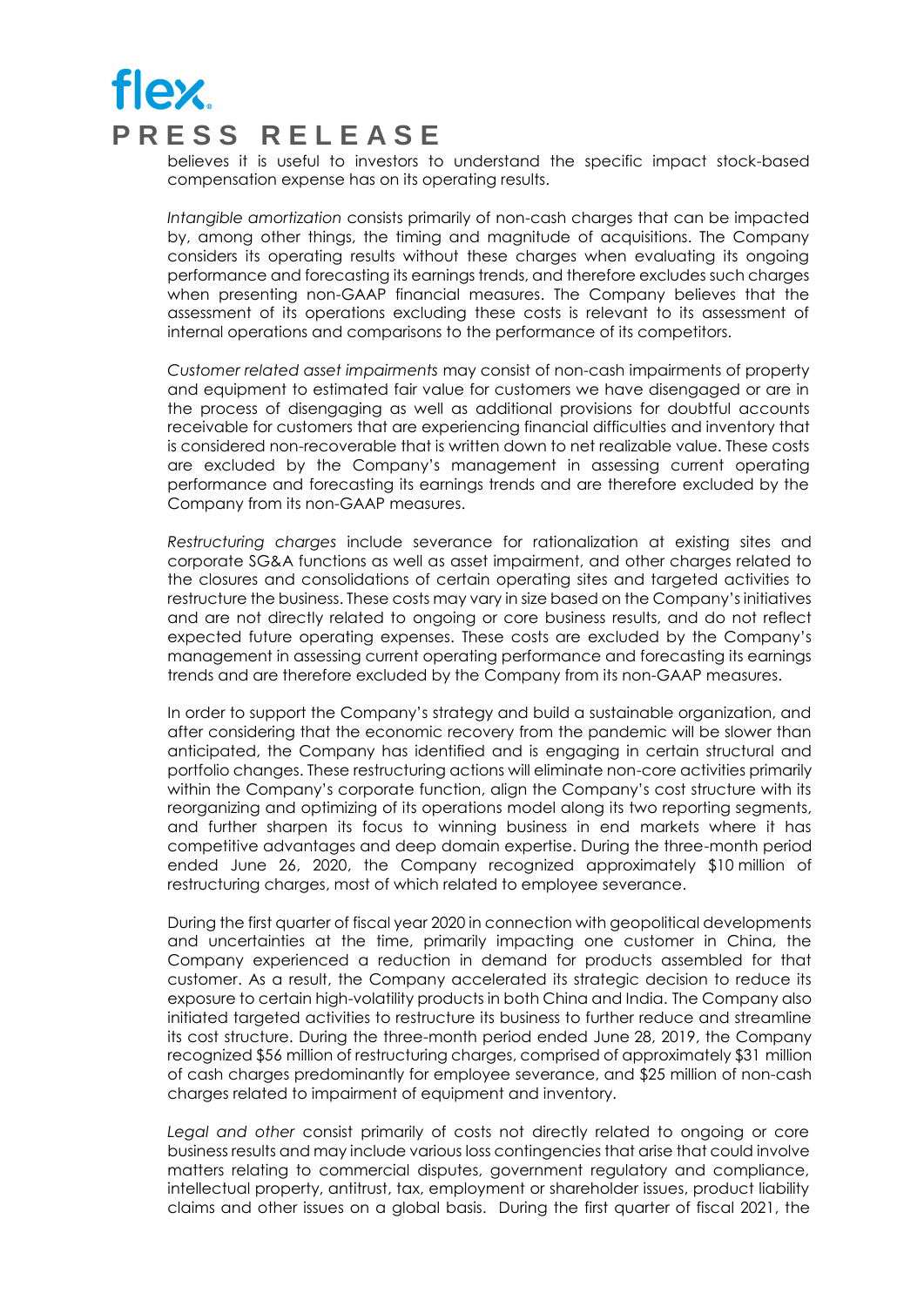Company accrued for certain loss contingencies where losses are considered probable and estimable. These costs are excluded by the Company's management in assessing current operating performance and forecasting its earnings trends and are therefore excluded by the Company from its non-GAAP measures.

*Other charges (income), interest and other, net* consists of various other types of items that are not directly related to ongoing or core business results, such as the gain or losses related certain divestitures, debt extinguishment costs and impairment charges or gains associated with certain non-core investments. We exclude these items because they are not related to the Company's ongoing operating performance or do not affect core operations. Excluding these amounts provides investors with a basis to compare company performance against the performance of other companies without this variability.

*Adjustment for taxes* relates to the tax effects of the various adjustments that we incorporate into non-GAAP measures in order to provide a more meaningful measure on non-GAAP net income and certain adjustments related to non-recurring settlements of tax contingencies or other non-recurring tax charges, when applicable.

#### *Adjustments for free cash flow.*

Prior to fiscal 2021, the Company utilized net cash flow from its various A/R sales programs as a low-cost financing source to fund operations and as a critical net working capital management tool. The Company viewed and managed all collections under the programs similarly without bifurcation and accordingly provided the adjustment to reflect adjusted free cash flow inclusive of all collections of receivables sold through the programs described above as well as collections on the repurchased receivables as part of the ABS program amendment. In the first quarter of fiscal year 2021, we proactively and strategically utilized the proceeds of our debt issuance during the quarter to reduce the outstanding balance of our ABS programs. We reduced the balance on this short-term financing product by \$655 million sequentially, which has the accounting effect of reducing our cash flow from operations and is excluded from the calculation of adjusted free cash flow.

We define our adjusted free cash flow metric to be operating cash flows plus the impacts described above less purchases of property and equipment net of proceeds from dispositions and present cash flows on a consistent basis for investor transparency. We believe adjusted free cash flow is an important liquidity metric because it measures, during a given period, the amount of cash generated that is available to repay debt obligations, make investments, fund acquisitions and for certain other activities. Since adjusted free cash flow includes investments in operating assets, we believe this non-GAAP liquidity measure is useful in addition to the most directly comparable GAAP measure – "net cash provided by operating activities." See below for the three-month periods ended June 26, 2020, and June 28, 2019 reconciliation of GAAP to Non-GAAP measures: